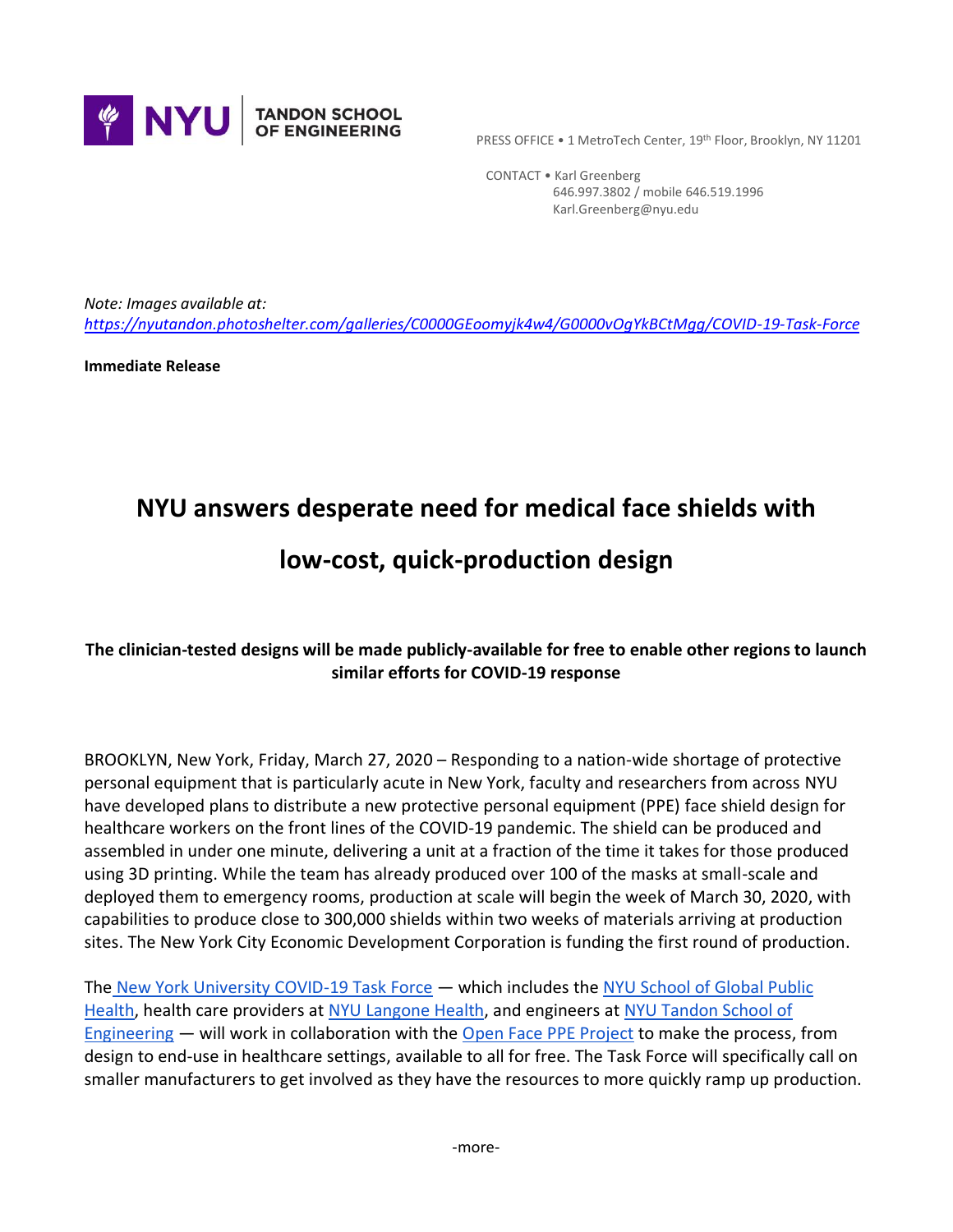The Task Force focused the design on the fastest and most versatile production methods at the lowest material and production costs. The components of the new shields are made of laser-cut Plexiglas, with a simple, easy-to-attach elastic head strap. The design was tested, improved upon, and approved by medical professionals at the NYU School of Global Public Health and NYU Langone Health.

The face shields will be manufactured at [Daedalus Design and Production Inc.,](http://www.daedalusnyc.com/) [PRG Scenic](https://www.prg.com/)  [Technologies,](https://www.prg.com/) and [Showman Fabricators.](https://www.showfab.com/) Finished products will be delivered b[y Black 6 Project](https://black6project.org/meet-the-team/) directly to a distribution center for New York City hospitals. As of March 24, 2020, [Sinai BioDesign](http://sinaibio.design/who-we-are) of the Icahn School of Medicine at the Mount Sinai Hospital System has been testing and validating the basic clinical functionality of this devices with success.

"We are organizing manufacturers across the tri-state area to make the face shield using a variety of manufacturing processes, from laser cutting and CNC (computer numerical control) machines to die cutting. These small-scale manufacturers have the advantage of both being able to mobilize quickly and of being located in striking distance to overstressed New York area hospitals. Instead of laying off staff they're able to use our designs to fill an important need for PPE," said [Steven Kuyan,](https://engineering.nyu.edu/staff/steven-kuyan) director of entrepreneurship at NYU Tandon and managing director of the [Future Labs.](https://futurelabs.nyc/)

The New York City metropolitan area, experiencing the [largest number](https://www.cdc.gov/coronavirus/2019-ncov/cases-updates/cases-in-us.html#2019coronavirus-summary) of reported COVID-19 cases in the nation, is facing an impending shortage at hospitals and other care facilities of PPE, including face shields. Hospitals are going through hundreds of thousands of PPE per day and officials estimate that the entire city will need to procure millions.

"The urgency for hospitals and health centers to receive face shields cannot be overstated," said Grant Fox, director of the [Veterans Future Lab](https://futurelabs.nyc/labs/veterans-future-lab/) at NYU Tandon. "While major manufacturers are stepping up across industry sectors there is a need today. To get the most face shields out to as many facilities as possible in short order — and to make our designs and processes available to everyone — we focused on delivering effective protection at the lowest cost per unit, made as fast as possible."

"New York City and the entire country face an unprecedented crisis from the COVID-19 pandemic, one that is putting enormous pressure on hospitals and other healthcare facilities nationwide," said [Jelena](https://engineering.nyu.edu/faculty/jelena-kovacevic)  [Kovačević](https://engineering.nyu.edu/faculty/jelena-kovacevic), dean of the NYU Tandon School of Engineering. "I couldn't be more grateful that Steven Kuyan; Grant Fox; Uriel Eisen, our ProtoShop Manager; and members of the NYU COVID-19 Task Force — including the School of Global Public Health — are stepping up today to make an immediate difference by supplying desperately-needed face shields. This project demonstrates how creative entrepreneurship can be a force for good in a time when we most need ideas and solutions to make a critical difference."

## *About the New York University Tandon School of Engineering*

*The NYU Tandon School of Engineering dates to 1854, the founding date for both the New York University School of Civil Engineering and Architecture and the Brooklyn Collegiate and Polytechnic Institute (widely known as Brooklyn Poly). A January 2014 merger created a comprehensive school of education and research in engineering and applied sciences, rooted in a tradition of invention and entrepreneurship and dedicated to furthering technology in service to society. In addition to its main location in Brooklyn, NYU Tandon collaborates with other schools within NYU, one of the country's foremost private research universities, and is closely connected to engineering programs at NYU Abu*